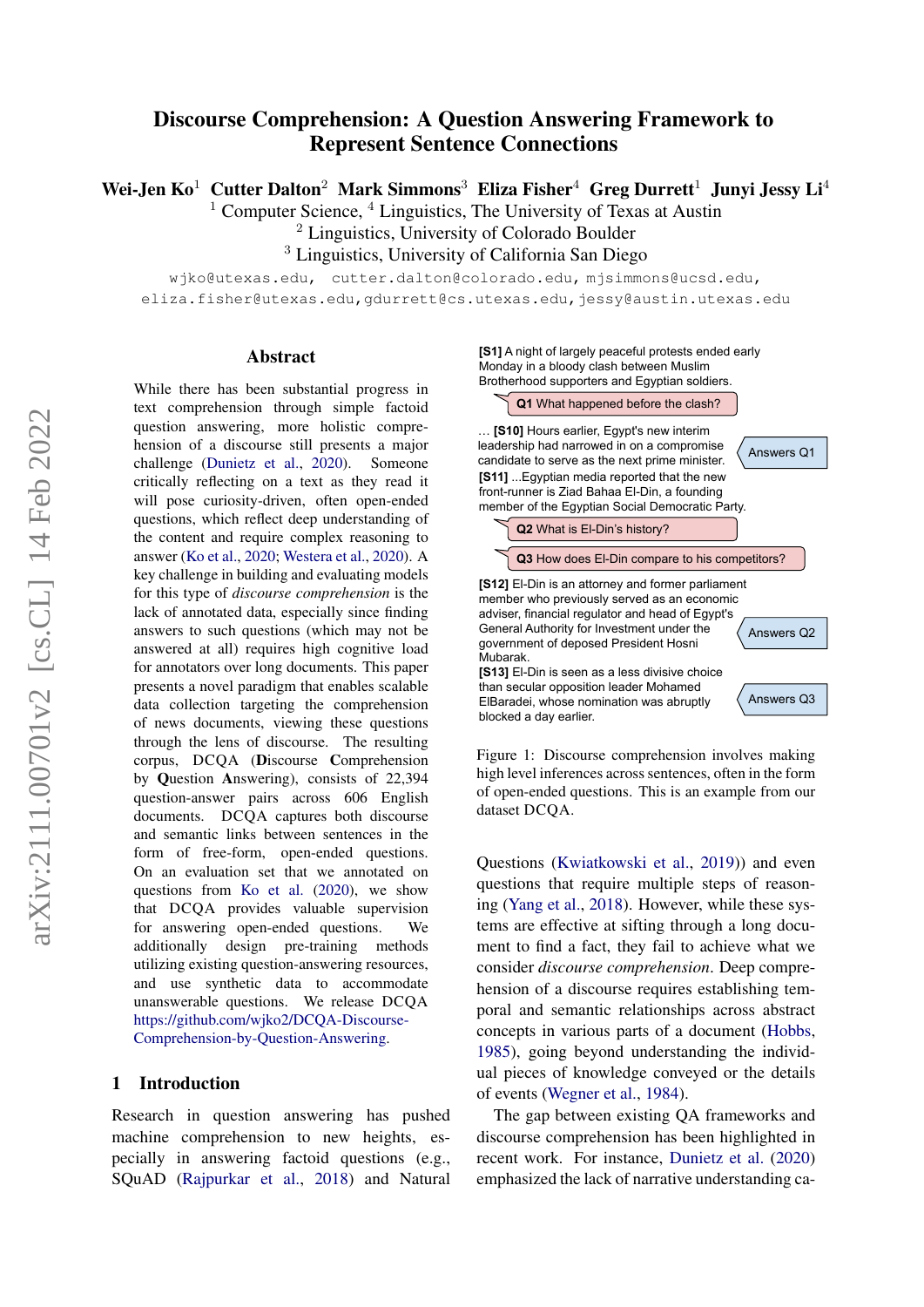

<span id="page-1-0"></span>Figure 2: DCQA framework. During data collection, an annotator writes down what question a particular sentence answers and which previous sentence it arose from (i.e., its *anchor point*). During QA, an annotator or an automatic system sees that question attached to the prior sentence (where someone may have spontaneously thought of it as in INQUISITIVE), and has to find the answer in the remainder of the document.

pability in existing machine reading comprehension systems and benchmark datasets. Recent research on human reading comprehension [\(Ko](#page-12-1) [et al.,](#page-12-1) [2020;](#page-12-1) [Westera et al.,](#page-13-0) [2020\)](#page-13-0) demonstrated that it is marked by the spontaneous generation of *open-ended* questions *anchored* in one part of an article; some of these questions are later answered in the article itself, forming a connection in the discourse, as illustrated in Figure [1.](#page-0-0) [Ko et al.](#page-12-1) [\(2020\)](#page-12-1) showed that compared to existing QA datasets, these questions are products of higher-level (semantic and discourse) processing (e.g.,"how" and "why" questions) whose answers are typically in the form of complex linguistic units like whole sentences. Such reader-generated questions are far out of reach from the capabilities of systems trained on current QA datasets, suggesting that human discourse comprehension is still on another level from that of automated systems.

This view of discourse comprehension falls within the linguistic framework of Questions Under Discussion (QUD) [\(Velleman and Beaver,](#page-13-4) [2016;](#page-13-4) [De Kuthy et al.,](#page-11-0) [2018\)](#page-11-0), where discourse progresses by continuously evoking implicit or explicit questions and answering them. The openendedness of these questions is triggered by readers' psychological mechanisms including corrections of knowledge deficits and active monitoring of the common ground [\(Graesser et al.,](#page-12-4) [1992\)](#page-12-4).

These fundamental differences in how questions are constructed from existing, mostly factoid QA datasets lead to the fact that it is harder to spot an-

swers with keyword or paraphrastic overlaps. This is in contrast to factoid questions that can be answered by short phrases, and the context of the answer often overlaps with the question. Additionally, the questions are much more contextualized as they rely on an established common ground and the anchor point.

Collecting question-answer pairs that target discourse comprehension entails a high cognitive load for human annotators. Consequently, existing resources designed to train models to answer such questions are scarce. [Westera et al.](#page-13-0) [\(2020\)](#page-13-0) introduced TED-Q, a smaller dataset of 2412 questions covering 6 TED talks, 1102 of which have an-swers. Although [Ko et al.](#page-12-1) [\(2020\)](#page-12-1)'s INQUISITIVE dataset consists of a large number (19K) questions evoked under the QUD paradigm, they did not include answers.

This paper presents DCQA (Discourse Comprehension by Question Answering), a dataset of 22,394 English question-answer pairs distributed across 606 English news articles. An overview of DCQA is shown in Figure [2.](#page-1-0) We view this dataset as a key resource to train QA systems to answer discourse-driven, contextual, and open-ended questions as those in INQUISITIVE. On its own, DCQA is a discourse framework that represents connections (or relationships) between sentences via free-form questions and their answers.

We use news documents due to their rich structure, mixing narrative, commentaries, and jumping timelines [\(Van Dijk,](#page-13-5) [2013\)](#page-13-5). We design a novel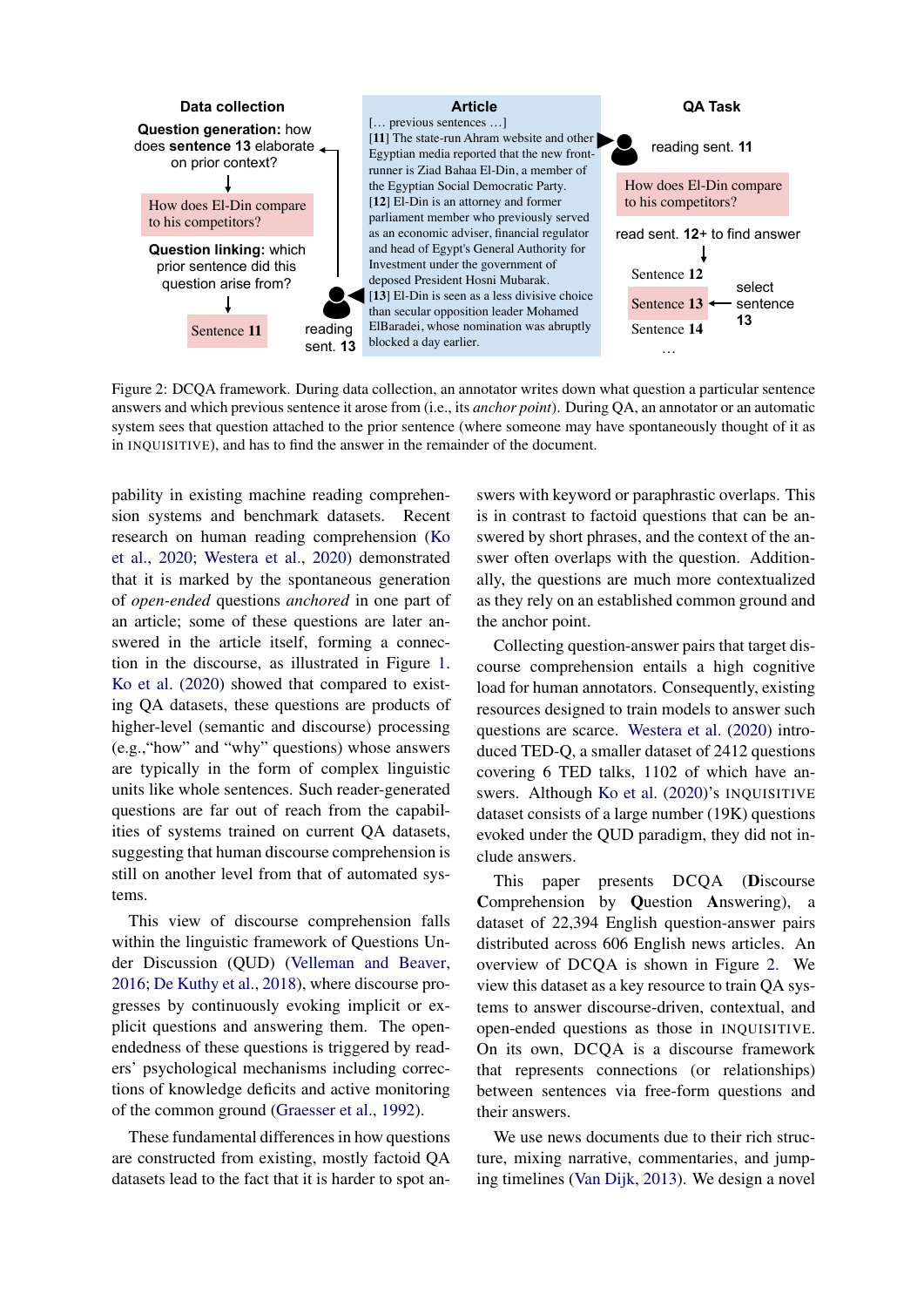crowdsourcing paradigm inspired by QUD recovery [\(De Kuthy et al.,](#page-11-0) [2018;](#page-11-0) [Riester,](#page-13-6) [2019\)](#page-13-6): instead of collecting the answer labels given the question, we start from an answer sentence and collect the question. Specifically, for each sentence in an article, crowdworkers ask a question that reflects how the main purpose of the sentence connects to an achor sentence in prior context, such that the sentence is the answer to the question. This paradigm is scalable and crowdsourceable while maintaining *(a)* a diverse range of open-ended question types [\(Cao and Wang,](#page-11-1) [2021\)](#page-11-1); *(b)* a varied distribution of distance between question anchor and answers; and *(c)* the ability to capture interesting linguistic phenomena. In contrast, we demonstrate (Section [6.1\)](#page-9-0) that finding answers given the questions is a much more subjective and challenging annotation task. While all questions are answerable by design, we can generate synthetic data by truncating the document to mimic situations where some questions are unanswerable in a given document.

We present two experiments using DCQA. We first evaluate a model's ability to extract the correct sentence to answer questions in DCQA. Our Longformer [\(Beltagy et al.,](#page-11-2) [2020\)](#page-11-2) baseline achieves 67% accuracy, doing well in light of human performance of 72.2%. However, the model struggles much more than humans do when the answer sentence is further away from the question anchor point.

Our main experiment evaluates whether DCQA can be used to train systems to answer questions such as those in INQUISITIVE, where the questions are asked without seeing any upcoming context that may contain answers. To enable evaluation over INQUISITIVE, we introduce a humanannotated test set. We find that existing datasets, including SQuAD, QuAC, ELI5, and TED-Q, yield poor accuracy (1.4% to 25%) on extracting answer sentences for the answerable questions in INQUISITIVE. In contrast, training on DCQA leads to a performance of 40.8%. We further design ways to enable pre-training using SQuAD and ELI5, which leads to significant performance improvements. Finally, we present a full pipeline system for question-answering that handles unan-swerable questions utilizing synthetic data.<sup>[1](#page-2-0)</sup>

# <span id="page-2-1"></span>2 Background and related work

Discourse and question answering Discourse theories profile the relationships between linguistic units in a document that make it coherent and meaningful; these relationships could be temporal, causal, elaborative, etc. [\(Hobbs,](#page-12-3) [1985;](#page-12-3) [Mann and](#page-12-5) [Thompson,](#page-12-5) [1988;](#page-12-5) [Lascarides and Asher,](#page-12-6) [2008;](#page-12-6) [Prasad et al.,](#page-12-7) [2008\)](#page-12-7). Most of these theories define fixed relation taxonomies, which can be viewed from a question answering perspective: [Prasad](#page-13-7) [and Joshi](#page-13-7) [\(2008\)](#page-13-7) established the connection between why-questions and causal discourse relations; [Pyatkin et al.](#page-13-8) [\(2020\)](#page-13-8) introduced QADiscourse, expressing the taxonomy of Penn Discourse Treebank [\(Prasad et al.,](#page-12-7) [2008\)](#page-12-7) discourse relations via templatic questions for data collection. In contrast, the Question Under Discussion (QUD) framework makes use of free-form questions to represent discursive relationships [\(Riester,](#page-13-6) [2019\)](#page-13-6). Under the QUD view, each utterance in a text builds on the reader's common ground and can evoke questions; each utterance is also an answer to an implicit (or explicit, if present) question.

INQUISITIVE [\(Ko et al.,](#page-12-1) [2020\)](#page-12-1) is a collection of such curiosity-driven, QUD-style questions generated by readers as they read through a document (i.e., asking questions on-the-fly without seeing any upcoming context); specifically, 19K questions for the first 5 sentences across 1500 news documents from three sources: Newsela [\(Xu et al.,](#page-13-9) [2015\)](#page-13-9), WSJ articles from the Penn Treebank [\(Mar](#page-12-8)[cus et al.,](#page-12-8) [1993\)](#page-12-8), and Associated Press [\(Harman](#page-12-9) [and Liberman,](#page-12-9) [1993\)](#page-12-9). Each question is attached to a highlighted span in the current sentence the reader is reading, e.g.,

... It's an obvious source of excitement for Doyle, who is 27 years old and has severe autism. Q: Why is this important?

A major motivation of our DCQA dataset is to train models to answer these questions. Thus as opposed to creating a "challenge dataset", we are mainly exploring more scalable ways for data collection. Because INQUISITIVE contains only questions and no answers, we find expert annotators to manually constructed an adjudicated test set for our evaluation. (Section [6.1\)](#page-9-0).

TED-Q [\(Westera et al.,](#page-13-0) [2020\)](#page-13-0) is also a QUD dataset annotating questions and answers simultaneously over 6 TED talk transcripts, a domain quite different from ours. In contrast, we propose

<span id="page-2-0"></span><sup>&</sup>lt;sup>1</sup>We release DCQA [https://github.com/wjko2/DCQA-](https://github.com/wjko2/DCQA-Discourse-Comprehension-by-Question-Answering)[Discourse-Comprehension-by-Question-Answering](https://github.com/wjko2/DCQA-Discourse-Comprehension-by-Question-Answering)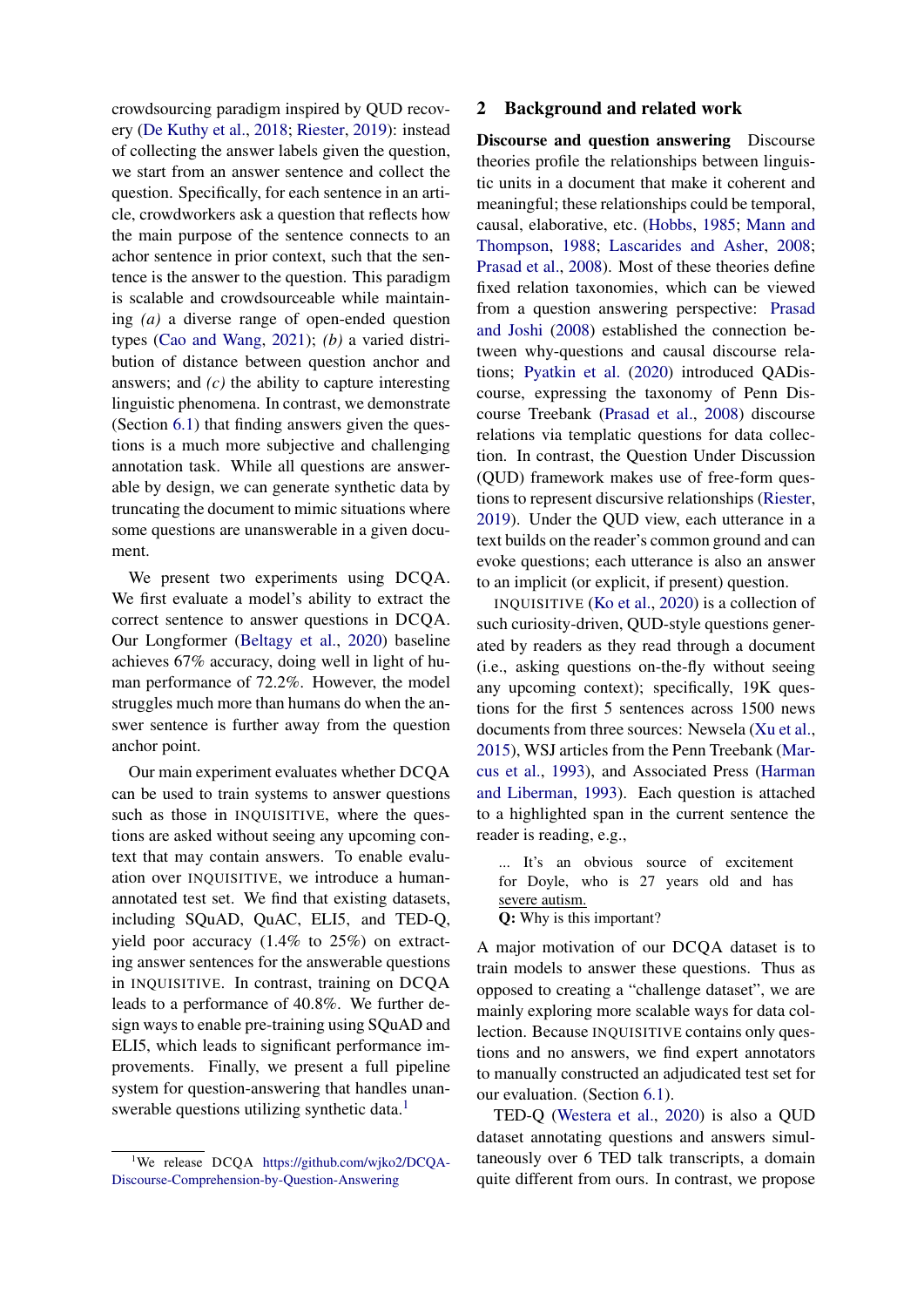a data collection paradigm that works from the answers back to the context for lower cognitive load and higher scalability. Additionally, all answers from TED-Q are found within 5 sentences after the question is asked, which is not the case in our dataset.

Open-ended question answering. While there are many datasets for question answering, most of the questions in existing datasets are factoid in nature [\(Rajpurkar et al.,](#page-13-1) [2018;](#page-13-1) [Kwiatkowski et al.,](#page-12-2) [2019\)](#page-12-2). [Ko et al.](#page-12-1) [\(2020\)](#page-12-1) pointed out that the question types are so different that pre-training on factoid questions *hurts* the performance of *generating* open-ended questions. Our work therefore more closely relates to recent efforts targeting openended questions.

[Fan et al.](#page-12-10) [\(2019\)](#page-12-10) collected human-written answers for their open-ended "ELI5" questions, but the questions and answers are not grounded in a document context. Thus for reading comprehension question answering tasks, they resorted to automatically retrieving sentences similar to the human written answers from supporting documents, as approximate training data. Yet the need for external retrieval is questioned by [Krishna et al.](#page-12-11) [\(2021\)](#page-12-11) who pointed out significant train/validation overlap. [Soleimani et al.](#page-13-10) [\(2021\)](#page-13-10) collected paragraphs with a subheading that is a question from news articles, so the whole paragraph can be seen as the answer to the question. However, we found that answers to most of the open-ended questions humans would ask can be more precisely located in one sentence (e.g., more than 86% of the time in INQUISITIVE, Section [6.1,](#page-9-0) and 99% for TED-Q). Additionally, the answers, even if spanning multiple sentences, can often cross paragraph boundaries. By more precisely locating the answers, DCQA also establishes more fine-grained connections within a document, leaving open for future work on discourse representations.

# 3 The DCQA dataset

We present DCQA using a new data collection paradigm that describes how sentences in an article relate to prior context; specifically, what *question* is the current sentence answering given its prior context, inspired by literature in QUD discovery [\(De Kuthy et al.,](#page-11-0) [2018;](#page-11-0) [Riester,](#page-13-6) [2019\)](#page-13-6).

We annotate news documents due to their rich linguistic structure that mixes narratives, different lines of events, and perspectives from parties involved [\(Van Dijk,](#page-13-5) [2013;](#page-13-5) [Choubey et al.,](#page-11-3) [2020\)](#page-11-3).

# 3.1 Annotation paradigm

We design a crowdsourcing task, illustrated in Figure [2.](#page-1-0) At a high level, data collection consists of two *simultaneous* tasks: *question generation* given an answer sentence, and *question linking* that places the question in a precise anchor point in the document. Annotators start from the beginning of the article. For each new sentence, they write a question that reflects the main purpose of the new sentence and indicates how the new sentence elaborates on prior context. The new sentence is thus the answer to the question. Because the question should arise from one of the previous sentences in the article, the annotator also chooses which earlier sentence most naturally evokes the question (which we refer to as the question's *"anchor"* sentence).

We instructed annotators to ask open-ended questions that require some explanation as an answer, instead of questions that could be answered simply by a place/person/time or yes/no. They are also told that when writing the question, they should assume that the question could be asked and understood by people only reading the earlier sentences, following the QUD framework and [Ko](#page-12-1) [et al.](#page-12-1) [\(2020\)](#page-12-1); [Westera et al.](#page-13-0) [\(2020\)](#page-13-0). This means avoiding reference to any information first introduced in the new sentence and avoiding copying phrases only used in the new sentence. Reusing phrases from or referencing previous sentences is allowed.

An example of the first 6 sentences of a fullyannotated article is shown in Figure [3,](#page-4-0) where we can see each sentence after the first is annotated with a question. For instance, sentence 4 mainly describes the trip of U.N. ambulances arriving, and it provides more detail on how the sick and wounded Muslims described in sentence 1 arrive.

We illustrate the Question Answering task in the right pane of Figure [2.](#page-1-0) Given the anchor sentence and the question, the task is to extract a sentence in the upcoming context that would answer this question. Because the questions are contextual, they typically need to be associated with the anchor to be comprehensible (we illustrate the importance of identifying the anchor through model analysis in Section [5\)](#page-7-0). Additionally, since we seek to answer questions that are generated during the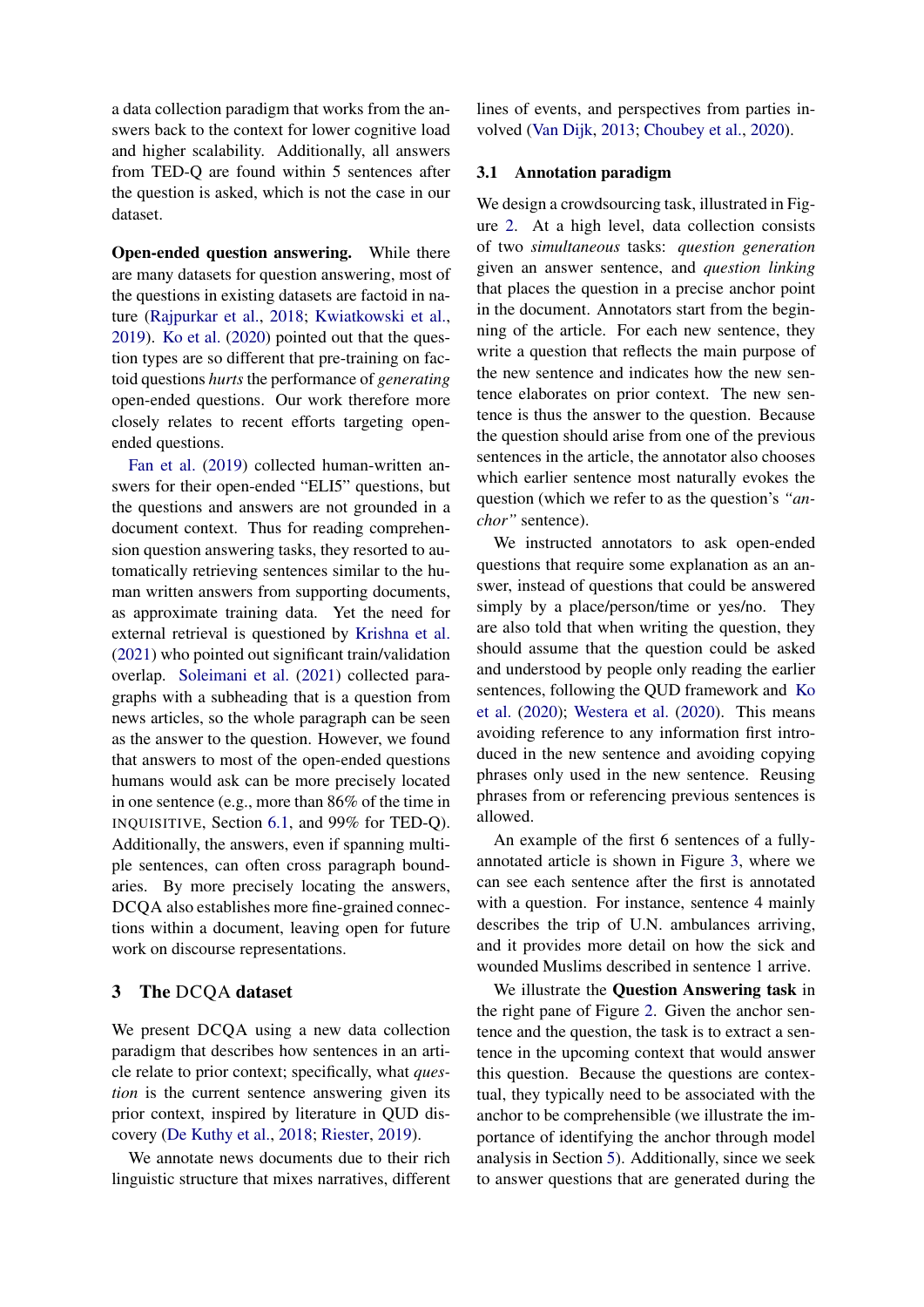

<span id="page-4-0"></span>Figure 3: Snippet of an annotated article: each sentence after the first is annotated with a question linked to an earlier sentence where it arises from (which we call the question's *anchor sentence*). Black arrows represent question generation; orange arrows represent question linking.

natural progress of discourse, the questions presuppose the common ground already established by the reader, which consists of all context from the beginning up through the anchor sentence. (Because of this question generation paradigm, in DCQA, as well as INQUISITIVE and TED-Q, all answers to the questions are after the anchor sentence.) Thus the QA task is that given the context, anchor, and question, find the sentence that contains the answer. For example, S1 in Figure [3](#page-4-0) evokes QA and QC, and the task is to find the answer sentences 2 and 4, respectively:

[Context+Anchor]: In sign of hope for civilians trapped by war, scores of sick and wounded Muslims arrived in the Bosnian capital early today after being evacuated from a besieged eastern town. [QA]: *What is the situation of the civilians trapped by war?* [Answer to QA]: sentence 2. [QC]: *How did scores of sick and wounded Muslims arrive?* [Answer to QC]: sentence 4.

#### 3.2 Annotators and corpus

The data we aim to collect consists of free-form, mostly open-ended questions. The nature of the data is thus inherently subjective, and the free text annotation poses challenges for automatic evaluation of quality. For these reasons, we take measures to both recruit good annotators and ensure annotation quality.

Our annotation team consists of three expert annotators, as well as a small number of *qualified and trained* crowd workers. We first piloted the task among the expert annotators, who were undergraduate linguistics researchers in their senior years during the time of the annotation. All are native speakers of English. They are also familiar with linguistics literature on discourse coherence (Section [2\)](#page-2-1).

After extensive discussion over 21 articles among the expert annotators, we found that in most cases, a question can be generated naturally given an answer sentence. The rare cases when question generation is considered awkward are the result of abrupt topic shift or erroneous sentence tokenization. We conduct manual examination of the similarity and answerability of these questions, which we detail in Section [4.](#page-5-0) We found also that it is infrequent for a question to naturally arise from more than one sentence. Because asking annotators to always look for multiple anchor sentences leads to prohibitively high cognitive load, we instead asked annotators to choose the earliest sentence in such cases, mimicking the scenario where the curious reader asks a question the first time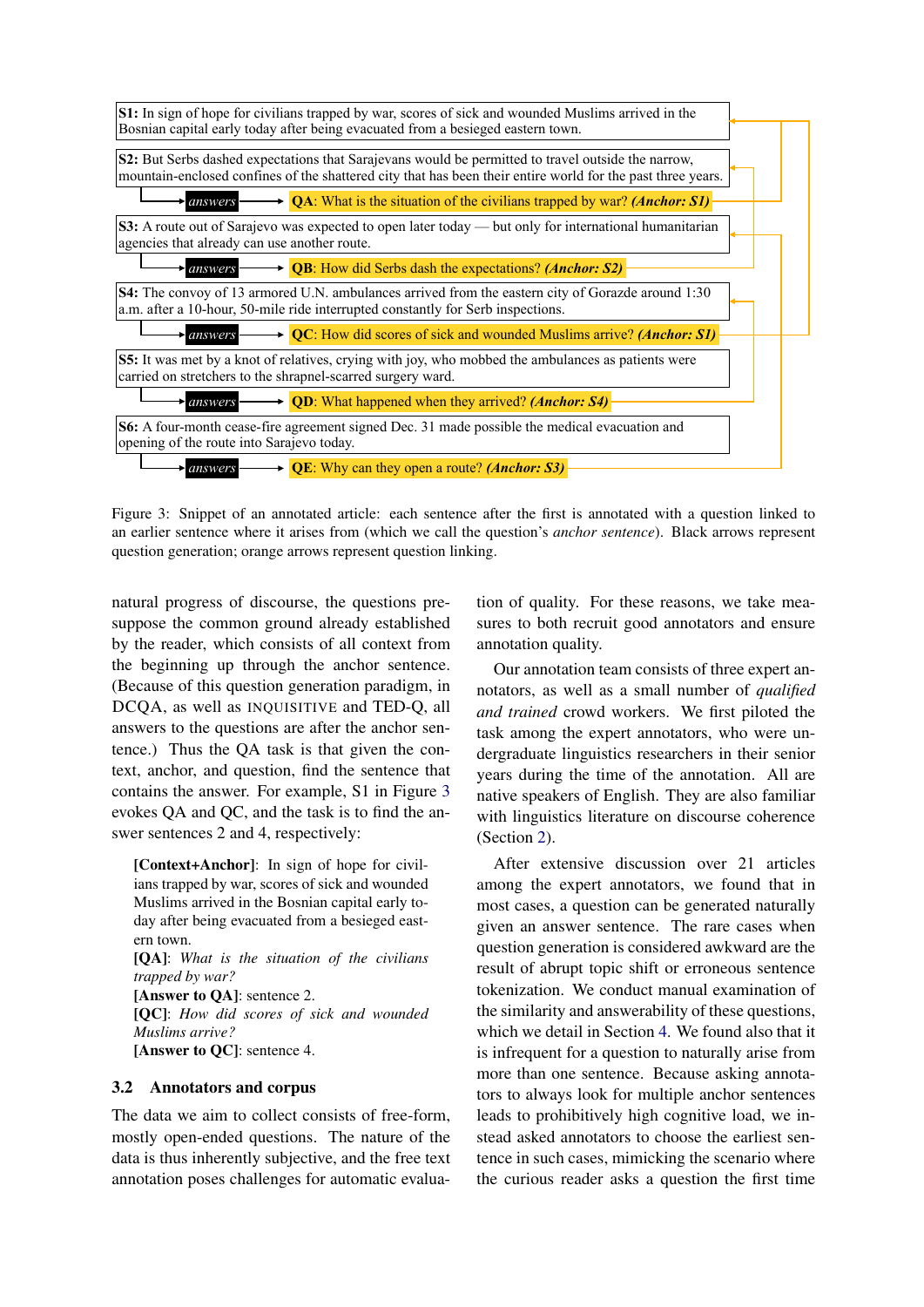#### Inetructione:

With this task, we ask you to slowly read through an article, and think of each sentence as an answer to a question that arose from the context you've already read. What would these questions be?

Your involvement could help us understand the structure of articles, and also help advance the ability of computers to understand the articles. By doing this task, you are teaching the computers to answer high-level questions about articles. Thank you for helping out with our research!

#### What to do:

We will look at sentences in an article one by one. For each new sentence, we ask you to construct a question, which indicates how the new sentence elaborates on earlier sentences. The new sentence should be the answer to the question. In other words, think of each sentence as an answer to a question that arose from the context you've already read. Please type the question in the box "Write a question about the article up to here, and this new sentence is the answer"

You will also be asked to specify which earlier sentence the question is mainly about. Please type the sentence ID in the box "Which sentence does the question arise from?

The earlier sentences in the article will be shown in the left column once you hover on the answering area.

Before you start, please read the following guidelines carefully.

#### Guidelines:

1. When there are many possible questions, please ask the question that reflects the main purpose of the new sentence. 2. Please try to ask open-ended questions that require some explanation as an answer when possible (such as questions starting with Why), instead of questions that could be answered simply by a place/person/time or yes/no.

3. When writing the question, please assume that the question could be asked and understood by people only reading the earlier sentences.

which means that you should avoid using information first introduced in the new sentence, and avoid copying the phrases only used in the new sentence. It is allowed to reuse the phrases in previous sentences 4. When a question could arise from many sentences individually, choose the earliest sentence

<span id="page-5-1"></span>Figure 4: Key instructions of our crowdsourcing task for question collection.

### there is a chance to do so.

The crowdsourcing task was then collectively developed to be accessible to crowdworkers and to provide a list of constraints for the questions; we show in Figure [4](#page-5-1) the key instructions.

We use Amazon Mechanical Turk as our crowdsourcing platform. To ensure quality, we designed a qualification task consisting of one article. We manually inspected the quality of the responses of each candidate, and only workers who asked satisfactory questions were invited to continue with the task. Throughout the process, we also monitored the responses of the workers and reminded them about specific guidelines when necessary. The workers are paid around \$10/hr.

Corpus We annotate a subset of the articles used in the INQUISITIVE dataset [\(Ko et al.,](#page-12-1) [2020\)](#page-12-1) (c.f. Section [2\)](#page-2-1). In contrast to INQUISITIVE which only contains curiosity-driven questions about the first five sentences for each article, we annotate up to the first 20 sentences.

DCQA consists of 22,394 questions distributed across 606 articles, 51 of which are annotated by experts. Each article is annotated by 2 annotators.

### <span id="page-5-0"></span>4 Analyzing DCQA

This section presents a series of analytical questions we pose in order to understand DCQA questions, answers, and potential challenges.

| Similarity $\vert$ 1                                                        |  |  |  |
|-----------------------------------------------------------------------------|--|--|--|
| Percentage 26.1 14.6 17.6 16.9 24.9<br>Same anchor 35.8 23.7 34.8 43.1 69.8 |  |  |  |

<span id="page-5-2"></span>Table 1: Human rating of question similarity for questions with the same answer sentence (top row), and fraction of questions with the same anchor sentence in each bucket (bottom row).

Are questions similar given the same answer sentence? We first aim to quantify the level of subjectivity in our question-answering paradigm. We analyze this from two angles: (1) Given the same answer sentence, how similar are the questions asked by two independent annotators? (2) When questions are similar, do annotators agree on which sentence in the prior context evokes the question?

Because the questions are free-text in form, we use human judgments to assess their similarity. We asked our expert annotators to rate the similarity of a sample of 261 pairs of questions asked with the same answer sentence, on a scale of 1-5. Each annotator judged questions posed by someone else. Table [1](#page-5-2) (row "percentage") shows that the questions different people ask may differ: while 41.8% of the questions are highly similar with ratings of 4-5, 40.7% of the questions are semantically different with ratings 1-2.

Table [1](#page-5-2) (row "same anchor") shows how often annotators agree on the anchor sentence. When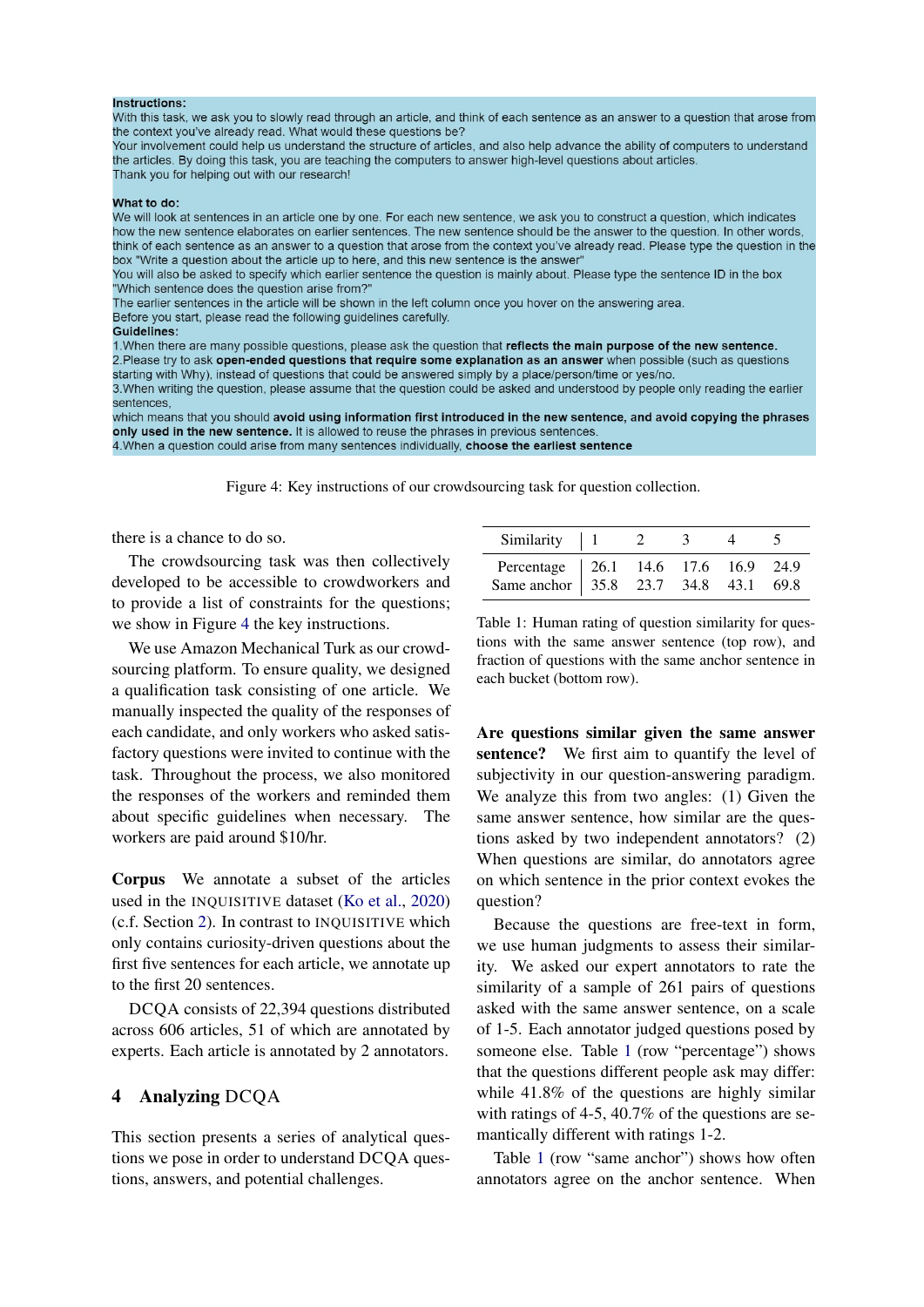people ask the same questions (similarity 5), the percentage of agreement on the anchor sentence is high. Similar questions can have different anchors but be answered in the same sentence:

[Sentence 11] Now, those animals, once just visitors, have established resident populations – and they are spreading. *[Q1] How far have the Wolverines spread?*

[Sentence 12] "We have growing evidence of them using larger and larger areas over time," Aubry said. *[Q2] How far have the Wolverines gone in their repopulation?*

[Sentence 13] So far, scientists have confirmed resident wolverine populations from the North Cascades to as far south as this bait lure south of Highway 2 west of Leavenworth. Answers both Q1 and Q2.

Distinct questions can also share the same anchor sentence, as shown in Figure [1,](#page-0-0) questions 2 and 3.

How well can humans do the QA task? Our annotation paradigm produces open-ended questions given the answer sentence, while ultimately the question-answering task seeks to find the answer given the question. Thus we explore to what extent humans can, given a question, find the original answer sentence where the question was generated. We asked an expert annotator to answer questions in a randomly sampled subset of 1175 questions from the validation and the test sets, without informing them of the "gold" answer labels. If the annotator thinks there are multiple answers, he could annotate multiple sentences. After the answers are annotated, the gold answer is shown and the annotator adjudicates the two versions of answers.

The agreement between the annotator and the gold labels is 72.2%. In cases where the annotator selected multiple answer sentences, we report the expected agreement when randomly choosing one of them. For 69.5% of the questions, the annotator exactly chose the gold answer; for 5.3%, the annotator selected multiple answers including the gold. On 2.3% of the data, the annotator thinks the gold answer cannot be used to answer the question without a stretch, thus should be regarded as noise. For the rest, the annotator thinks that both answers are reasonable as there are multiple possible answers, although they did not originally choose the gold. In these cases, the annotator tended to choose an earlier sentence than the gold.

In the example below, the expert annotator found multiple answer sentences for the question

|              | INO. | Ours | TED-O |
|--------------|------|------|-------|
| verification | 4.0  | 7.9  | 15.5  |
| disjunctive  | 0.1  | 1.0  | 1.3   |
| concept      | 31.3 | 32.5 | 23.3  |
| extent       | 7.7  | 5.7  | 4.9   |
| example      | 13.7 | 6.9  | 15.0  |
| comparison   | 0.6  | 0.5  | 0.8   |
| cause        | 14.1 | 31.8 | 13.8  |
| consequence  | 4.2. | 0.6  | 1.5   |
| procedural   | 14.3 | 10.8 | 14.7  |
| judgmental   | 9.9  | 2.4  | 9.2   |

Table 2: Question types in each dataset, classified using the model from [Cao and Wang](#page-11-1) [\(2021\)](#page-11-1). Our dataset has good coverage of the key question types in the other two datasets.

whose gold answer was Sentence 12.

[Sentence 1]: Amid skepticism that Russia's war in Chechnya can be ended across a negotiating table, peace talks were set to resume Wednesday in neighboring Ingushetia. *[Question]: What has been the fallout of the war?* [Sentence 12 (original and expert answer)]: The Russian offensive has turned Grozny into a wasteland littered with rotting bodies, twisted metal and debris. [Sentence 13 (expert answer)]: Hardly a building is untouched.

[Sentence 14 (expert answer)]: The war has also cost Russia dearly – in lives, prestige and rubles.

What questions are asked? We further examine what types of questions are asked. We finetune a classifier based on pretrained BERT [\(De](#page-12-12)[vlin et al.,](#page-12-12) [2019\)](#page-12-12) using the data and classification scheme from [Cao and Wang](#page-11-1)  $(2021)$ .<sup>[2](#page-6-0)</sup> Table [5](#page-8-0) shows the distribution of the types of question. We also show distributions of other open-ended question datasets for comparison.

In all datasets, concept questions are the most frequent; those questions ask about the definition or background knowledge. Compared to other datasets, ours contain many more causal questions (e.g., *why did Joyce Benes stop feeding the horses?*), reflecting that annotators frequently make causal inferences across events. In contrast we see fewer procedural and example questions. Our dataset also tend to contain few judgmental questions, i.e., question about opinions, which

<span id="page-6-0"></span> $2$ Human evaluation (with one of our expert annotators) of this system on a random set of 100 DCQA questions shows 64.9 F1.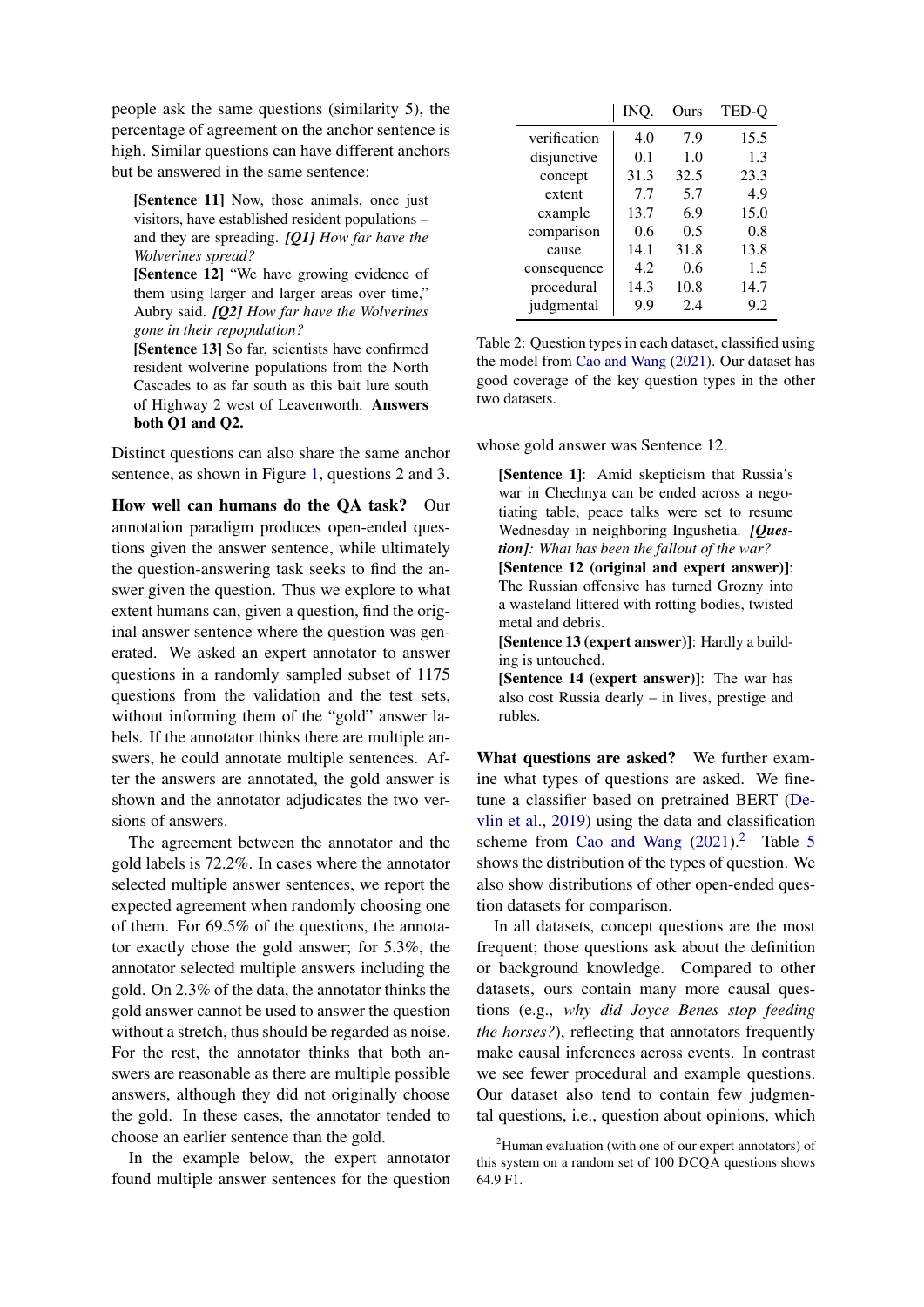| Distance           |      | $2 - 4$ |      |
|--------------------|------|---------|------|
| <b>DCOA</b>        | 48.8 | 24.2    | 27.0 |
| TED-O              | 58.2 | 41.8    | 0.0  |
| <b>INQUISITIVE</b> | 18.1 | 27.8    | 54.1 |

<span id="page-7-1"></span>Table 3: The distribution of the distance (in terms of sentence ID differences) between the answer and anchor sentences.

may be a reflection of news articles trying to stay objective.

How far away are answer sentences from question anchors? Table [3](#page-7-1) shows the distances between the question anchor and the answer sentence, by difference of sentence IDs. While for a large proportion of questions, the answer sentence could be found just a few sentences after the question anchor sentence, there are also some questions with answers that are far away later in the article.

Compared to TED-Q, DCQA contains fewer questions that are answered by the immediate next sentence. DCQA also has answers ≥5 sentences away from the question, which TED-Q does not have. This means that fewer questions in DCQA can be trivially found in the immediate next sentence. Additionally, this also shows that the sentence connections captured by DCQA naturally result in a different structure from QADiscourse [\(Pyatkin et al.,](#page-13-8) [2020\)](#page-13-8) that expresses discourse relations across adjacent sentences in templatic questions.

We also show the figures for INQUISITIVE over a subset that we annotate for answers (Section [6.1\)](#page-9-0). Most of the INQUISITIVE answers are far away from where the question was asked; this is in stark contrast with TED-Q, highlighting the distributional differences between TED talks and news documents.

Linguistic characteristics of DCQA. An interesting effect of the question generation process is that annotators often find semantic links between two parts of the article that are not pragmatically or discursively connected. Consider the example below:

[Context]: This small Dallas suburb's got trouble. Trouble with a capital T and that rhymes with P and that stands for pool. More than 30 years ago, Prof. Harold Hill, the con man in Meredith Willson's 'The Music Man,' warned the citizens of River City, Iowa, against the game.

[Sentence 6]: Now kindred spirits on Addison's town council have barred the town's fanciest hotel, the Grand Kempinski, from installing three free pool tables in its new lounge. [Ouestion]: Just how fancy is the Grand Kempinski? [Sentence 13]: At the lounge [of the Grand Kempinski], manager Elizabeth Dyer won't ad-

mit patrons in jeans, T-shirts or tennis shoes.

This question arises from the adjective *fanciest* used in Sentence 6. The discursive intent of Sentence 6 is to describe the events that make the game of pool relevant to the Dallas suburb mentioned; the assertion that the Grand Kempinski hotel is the "town's fanciest" is not discursively salient at this point, though it is relevant later in the article, as indicated by Sentence 13. This shows that a conscious reader was able to connect two pragmatically unrelated sentences by their semantic content. Such links have been deemed important in discourse literature, e.g., the Discourse Graphbank [\(Wolf and Gibson,](#page-13-11) [2005\)](#page-13-11) and the Entity Relation between two adjacent sentences in the Penn Discourse Treebank [\(Prasad et al.,](#page-12-7) [2008\)](#page-12-7).

# <span id="page-7-0"></span>5 Question answering on DCQA

As each of the questions already has a designated answer sentence during data collection, DCQA can be used to learn models for this type of QA, or as a testbed for existing models.

Model Because our task involves reasoning over long documents, we choose Longformer [\(Belt](#page-11-2)[agy et al.,](#page-11-2) [2020\)](#page-11-2) as our model. Longformer is a transformer model with an attention pattern that combines a local windowed attention and global attention on pre-selected, task-dependent tokens only. This makes the computation time scale linearly with the sequence length instead of quadratic (as in conventional transformers), allowing faster computation on longer sequences, as well as better performance on QA tasks with long contexts.

Our model operates similarly to the BERT question answering model for SQuAD [\(Devlin et al.,](#page-12-12) [2019\)](#page-12-12). For the model input, we concatenate the question, the anchor sentence, and the article, separated by delimiters. Note that by passing in the full article, the model has access to all context prior to the anchor.

Since the goal of our model is to predict a sentence instead of the answer span, we add two tokens in front of each sentence in the article, the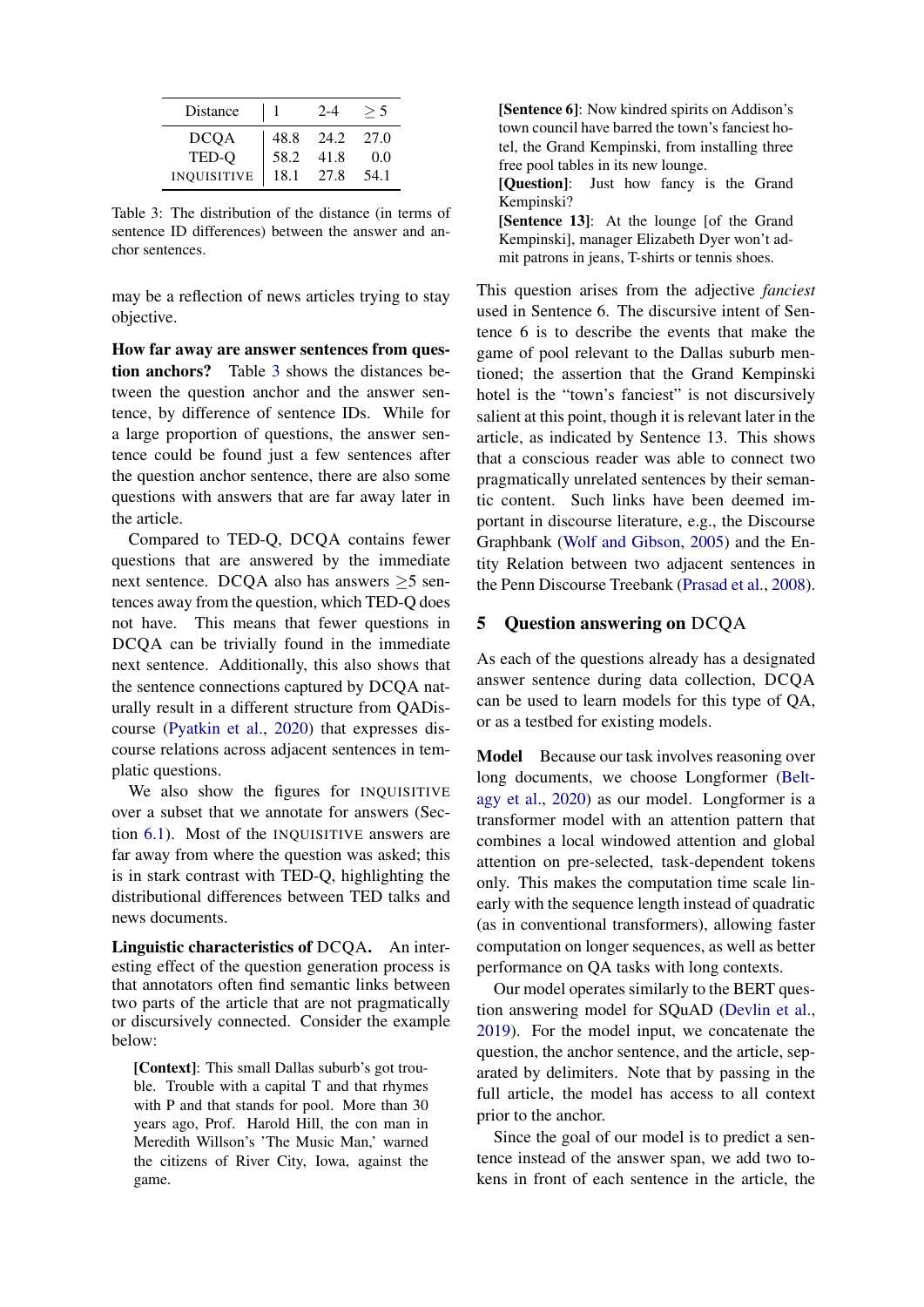|                           | Train | Val. | Test |
|---------------------------|-------|------|------|
| # questions $\vert$ 20942 |       | 718  | 734  |
| $#$ docs                  | 555   |      |      |

<span id="page-8-1"></span>Table 4: Train/test/validation splits of DCQA.

start of sentence token [sos] and the sentence ID. The model is trained to predict the span of the two added tokens in front of the answer sentence.

Settings We use our expert annotated questionanswer pairs for the validation and test sets, and crowd annotation for the training set. Table [4](#page-8-1) shows the distribution of articles and questions across training, testing and validation sets.

Because we will later experiment on INQUISI-TIVE (Section [6\)](#page-9-1), we exclude articles overlapping with the INQUISITIVE test set (10 articles containing 376 questions) during training.

We use HuggingFace [\(Wolf et al.,](#page-13-12) [2020\)](#page-13-12) for our implementation. We use the Adam [\(Kingma and](#page-12-13) [Ba,](#page-12-13) [2015\)](#page-12-13) optimizer with  $(\beta_1, \beta_2) = (0.9, 0.999)$ and a learning rate of 5e-5.

Results The fine-tuned Longformer model achieves 67.2% accuracy. Note that a baseline that predicts the immediate next sentence after the anchor would achieve an accuracy of 40%. We also experimented training with TED-Q, which achieved an inferior result of 39.5%.

We observe the overall performance is about 5% lower than a human's (72.2%, Section [4\)](#page-5-0). However, the model is doing substantially worse on answers that do not immediately follow the anchor (Table [6;](#page-8-2) human performance is reported on the 1,175 annotated examples in Section [4\)](#page-5-0). We observe that human performance for answers further away from the anchor is also lower, reflecting that establishing longer-distance discursive connections is also more subjective for humans.

Table [5](#page-8-0) shows the accuracy stratified by different types of questions as classified using the model from [Cao and Wang](#page-11-1) [\(2021\)](#page-11-1). The QA model performs well on extent and consequence questions, followed by concept, verification, and disjunct questions, while performing relatively worse on comparison or cause questions.

How important is the context and the anchor sentence? To evaluate the influence of the context and anchor sentences, we experiment on 3 ablation settings. The results are shown in Table [7.](#page-9-2)

| Type         | Accuracy |
|--------------|----------|
| concept      | 66.8     |
| verification | 67.8     |
| procedural   | 58.4     |
| comparison   | 50.0     |
| cause        | 55.7     |
| judgmental   | 62.6     |
| extent       | 71.3     |
| example      | 64.3     |
| disjunct     | 66.7     |
| consequence  | 69.0     |

<span id="page-8-0"></span>Table 5: Model performance statified by question type, trained and tested on DCQA.

|         | Type   Model Human |      |
|---------|--------------------|------|
|         | 85.4               | 81.8 |
| $2 - 4$ | 46.3               | 69.3 |
|         | 51.0               | 57.1 |
|         |                    |      |

<span id="page-8-2"></span>Table 6: Model and human accuracy for answer sentence extraction, statified by distance between question anchor and answer.

(1) *No prior context:* We remove all the sentences prior to the anchor sentence from model inputs (while keeping the anchor itself). This setting resulted in an accuracy of 66.4%, which is slightly worse yet on par with the context present, showing that the model does not use much information from the sentences before the anchor.

(2) *Unspecified anchor:* For the Longformer model, we do not concatenate the anchor sentence with the question, while keeping the full article intact (which includes the prior context and the anchor). We observed an accuracy of 43.5%, which is a substantial 23.7% drop from the version with the anchor sentence present. This shows that the model is struggling to locate the anchor if it is not given as supervision.

(3) *No prior context and no anchor:* In this setting, in addition to applying both modification from above: no prior context in the input article and the anchor sentence is not concatenated with the question for the model, the anchor is also removed from the input article. This yields an accuracy of 42.6%, slightly worse but on par with (2).

We can see from (2) and (3) that specifying which sentence the question arises from is very important for the model performance, while the presupposed common ground does not play such a significant role.

As a small experiment to assess whether hu-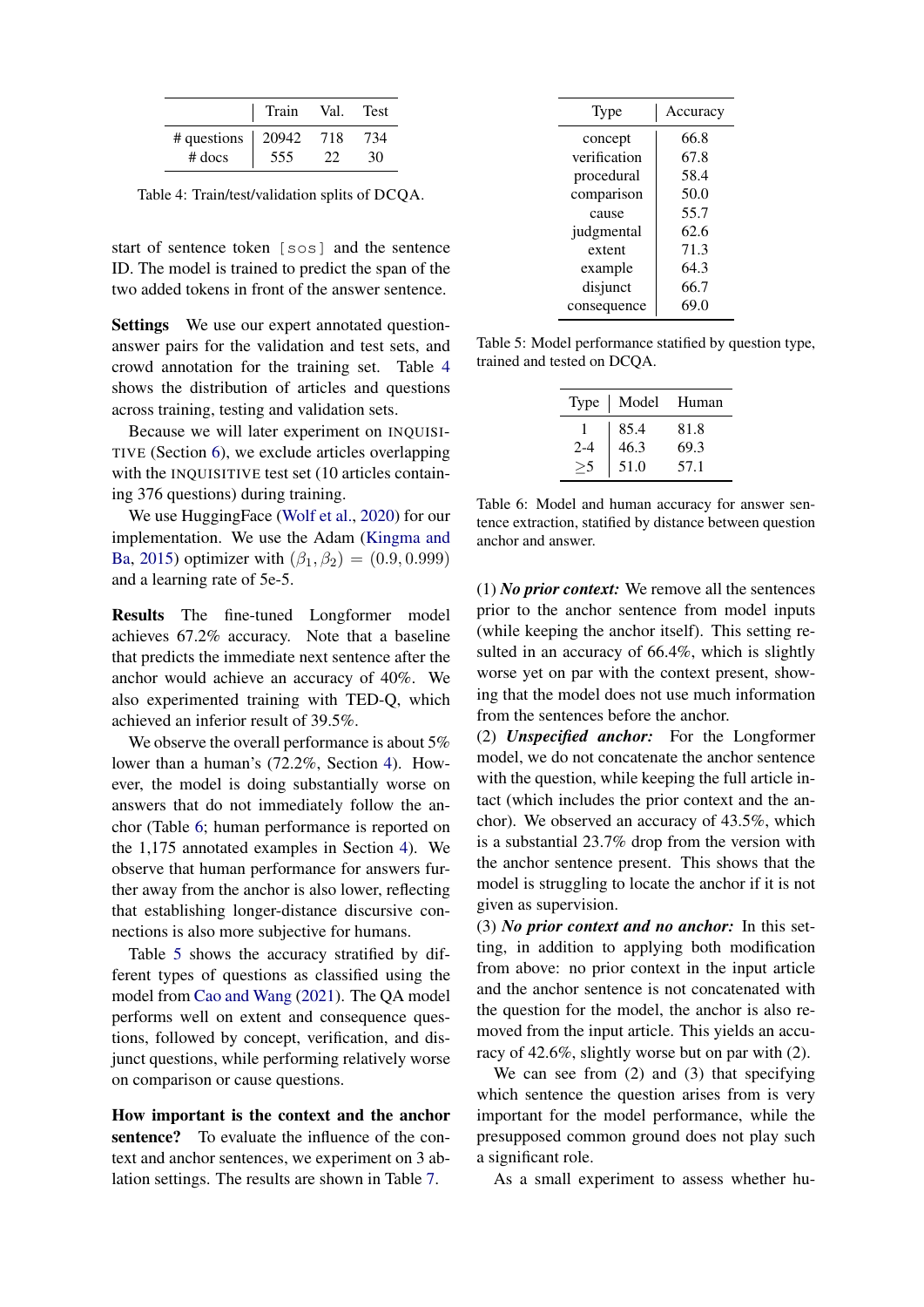|                          | accuracy |
|--------------------------|----------|
| Original model           | 67.2     |
| No prior context         | 66.4     |
| Unspecified anchor       | 43.5     |
| No context and no anchor | 42.6     |

<span id="page-9-2"></span>Table 7: Results for ablating context and source sentence

mans can find the anchor points, we asked one of our expert annotators to try answering a set of 90 questions under those ablation settings. We found that for (1) and (2), the human performed almost the same as providing all the information, while (3) is 35% worse. This shows that human are better at finding the anchor from the article while it is not specified, provided that the full article is present. Additionally, the questions are contextual, and requires the anchor to comprehend.

# <span id="page-9-1"></span>6 Question answering on external datasets

We first describe our collection of the Inquisitive test set (Section [6.1\)](#page-9-0). Then we explore only answerable questions (Section [6.2\)](#page-9-3), and design pre-training methods to allow the use of other QA datasets. Finally, We present a pipeline system that also handles question answerability (Section [6.3\)](#page-10-0), by predicting whether a question is answerable using synthesized data from DCQA.

# <span id="page-9-0"></span>6.1 INQUISITIVE answer collection

To construct the evaluation set, for a subset of INQUISITIVE questions in their test set, two of our expert annotators independently chose the sentence that contains the answer. Then they met to adjudicate a final version of the answers.

This newly annotated data consists of answers to 719 INQUISITIVE questions from 60 articles. Before adjudication, the annotators agree on whether there is an answer 78.8% of the time. Out of those questions at least one annotator had answers, 42.7% have total agreement, and another 7.3% have partial agreement. This shows that answering the INQUISITIVE questions is challenging, even for trained linguistics senior students.

After adjudication, 424 of the questions have answers. 57 of the questions have multiple valid answers (for 30 cases, related information spreads across multiple sentences; for 27 cases, the questions can be answered from multiple angles).

During testing, we judge the model as correct if it predicts any one of the answers.

# <span id="page-9-3"></span>6.2 Answering answerable questions

We use Longformer as discussed in Section [5](#page-7-0) as our base model. Additionally, we explore the utility of other existing QA datasets via pre-training: (1) we synthetically augment SQuAD 2.0 [\(Ra](#page-13-1)[jpurkar et al.,](#page-13-1) [2018\)](#page-13-1) for better compatibility of data format between DCQA and INQUISITIVE; (2) we utilize ELI5 [\(Fan et al.,](#page-12-10) [2019\)](#page-12-10) to provide more supervision for answering open-ended questions. We also explore using TED-Q for training. We also experiment on training with QuAC [\(Choi](#page-11-4) [et al.,](#page-11-4) [2018\)](#page-11-4) for comparison, since a portion QuAC questions are open-ended questions, though its domain and the dependency of the questions on previous dialog turns make the format different from ours. We do not use previous dialog turns in our experiments.

SQuAD pretraining While DCQA and IN-QUISITIVE contain mainly high-level questions, their format is different: INQUISITIVE questions are asked about a sub-sentential span in the document, and the questions are more dependent on the span.

To pre-train the model to bridge this formatting gap, we create a synthetic dataset from SQuAD that simulates the input format with an annotated question span utilizing coreference substitution. At a high level, certain phrases in the SQuAD questions may be referred to by pronouns or demonstratives in their corresponding article, and we can replace such phrases in the questions by these more context-dependent forms, and sample an element in the chain that precedes the answer as the highlighted span.

Specifically, we: (1) combine 5 consecutive paragraphs from SQuAD articles to create longer text and extract coreference chains;<sup>[3](#page-9-4)</sup> (2) for each question whose answer span is in the combined text, we look for exact matches between ngrams in the question and expressions in coreference chains; (3) if there is a match, substitute the question phrase with a random reference in the matched chain, or the demonstrative "this"; When choosing the random reference we also consider whether the it is in possessive form. (4) designate a random chain element preceding the answer as the highlighted span.

<span id="page-9-4"></span><sup>&</sup>lt;sup>3</sup>We use the AllenNLP tool [\(Gardner et al.,](#page-12-14) [2018\)](#page-12-14).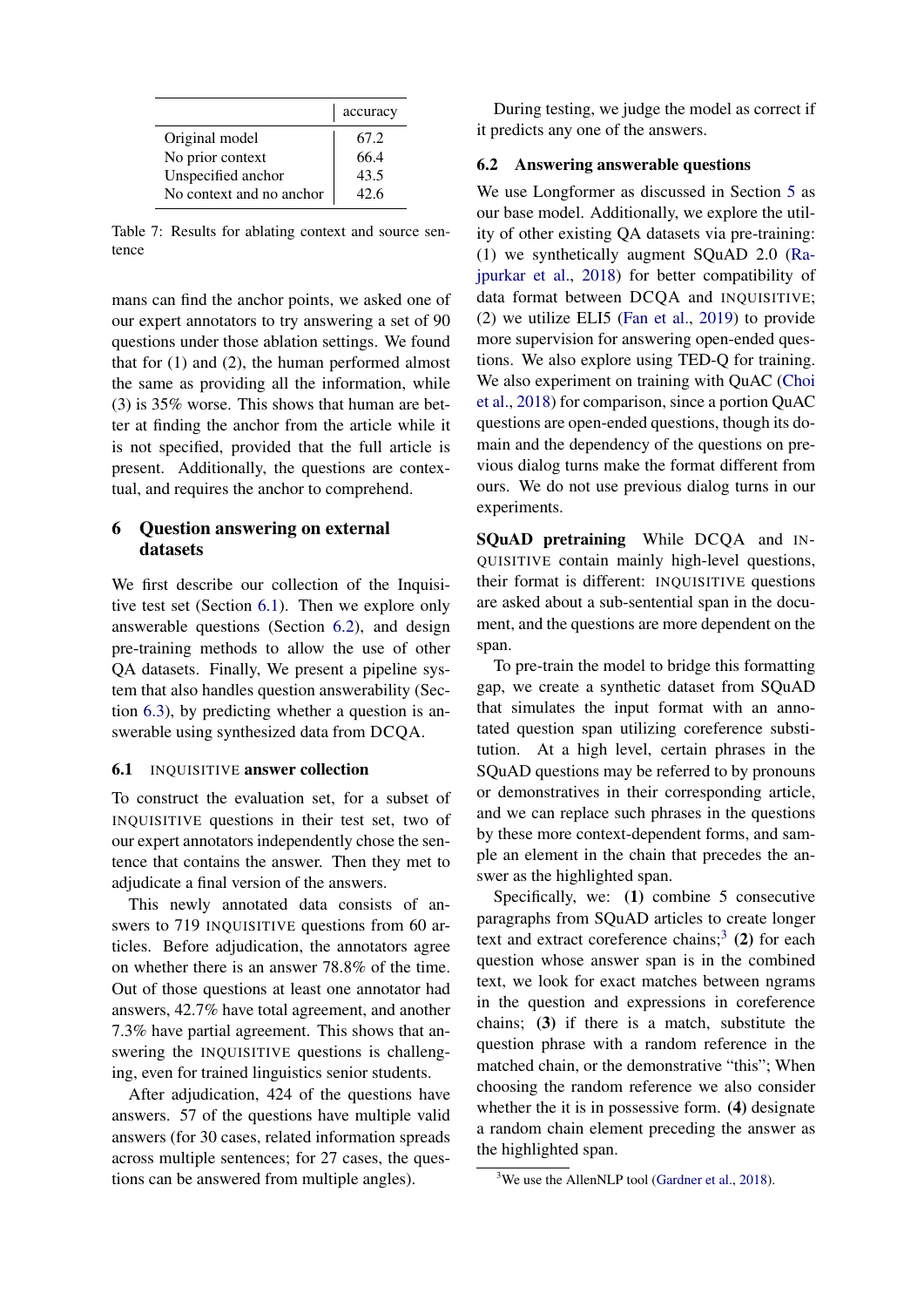For example, for the SQuAD question "*Of what group in the periodic table is oxygen a member?*", we found "oxygen" in the corresponding article referred to as "it", "the element", etc. Thus we change the question to *"Of what group in the periodic table is it a member?*", and generate the following highlight using one of the sentences before the answer: *"At standard temperature and pressure, two atoms of the element bind to form dioxygen."*

This method synthesizes questions with noun spans only, which is the most frequent span category in INQUISITIVE; we did not handle verbs or adjectives this way because of their variability.

We synthesized 45437 questions, including 42021 questions with an answer. We use special tokens to denote the start and end of the synthesized span.

ELI5 pretraining We also sought existing data for additional supervision to answer open-ended questions. The most related dataset we found is ELI5 [\(Fan et al.,](#page-12-10) [2019\)](#page-12-10), a dataset for long-form question answering. While the questions in the dataset comes with a human-written answer, they do not have context to form a question answering text. Therefore, we retrieve the sentence in the supporting documents with the highest BM25 score as the approximate answer sentence. Following [Petroni et al.](#page-12-15) [\(2021\)](#page-12-15), we use the whole English Wikipedia as the supporting corpus instead of the original supporting documents. We combine sentences before and after the answer sentence with the answer itself to form the "article" as the input to the question answering model. The number of context sentences are randomly chosen so that the length of the synthesized article is comparable to INQUISITIVE articles and the answers are evenly distributed among different positions in the synthesized article.

To prevent low quality answers, we have an additional filtering step that keeps only the examples whose cosine similarity between the sentence embeddings (embedded using distilled SRoBERTa [\(Reimers and Gurevych,](#page-13-13) [2019\)](#page-13-13)) of the retrieved answer and the gold answer is larger than 0.55. This resulted in 55740 examples.

Settings When using either SQuAD or ELI5 pre-training, we pretrain for 6 epochs. When using both types of pretraining, we directly mix the data

|             | <b>DCQA</b> | <b>INQUISITIVE</b> |
|-------------|-------------|--------------------|
| SQuAD       | 34.7        | 9.9                |
| ELI5        | 1.3         | 1.4                |
| OuAC        | 35.9        | 17.2               |
| TED-Q       | 39.5        | 25.0               |
| +SQuAD+ELI5 | 46.0        | 38.2               |
| DCQA        | 67.2        | 40.8               |
| $+SQuAD$    | 66.7        | 41.3               |
| $+ELI5$     | 64.0        | 42.9               |
| +SOuAD+ELI5 | 66.0        | 45.5               |
| $+TED-O$    | 64.0        | 40.6               |

<span id="page-10-2"></span>Table 8: Question answering results. Systems trained on DCQA (includes pre-training) can get the strongest performance on INQUISITIVE.

together, and pretrain for 3 epochs.<sup>[4](#page-10-1)</sup> The paremeters are tuned on discourse questions validation set. All other settings are the same as in Section [5.](#page-7-0)

Results Table [8](#page-10-2) shows for both DCQA and all INQUISITIVE questions with an answer, the accuracy values of answer sentence extraction. Training only on TED-Q, synthesized SQuAD, QuAC, and ELI5 examples produces poor results, showing that existing datasets cannot be directly used to train model to answer the open-ended questions meant to facilitate discourse comprehension.

When tested on INQUISITIVE, training on DCQA achieves the best performance across all settings, showing its ability to provide supervision for open-ended question answering. Although pre-training did not help for answering DCQA questions, for INQUISITIVE, both types of pretraining are helpful individually, and using them together yields the best result. We conducted a binomial significance test between DCQA and S+E+DCQA, and found that the improvement is statistically significant. Additionally, pre-training also improved performance when used with TED-Q (rows 3 vs. 4). This shows that our design to adapt the two datasets is successful. TED-Q used on top of the other two pre-training did not improve performance.

### <span id="page-10-0"></span>6.3 Handling question answerability

Finally, we experiment on the full open-ended question answering task: given context and ques-

<span id="page-10-1"></span><sup>&</sup>lt;sup>4</sup>Also, using all SQuAD questions performed better when both types of pre-training are performed, while only using the answered questions performed the best when pre-training with SQuAD-only.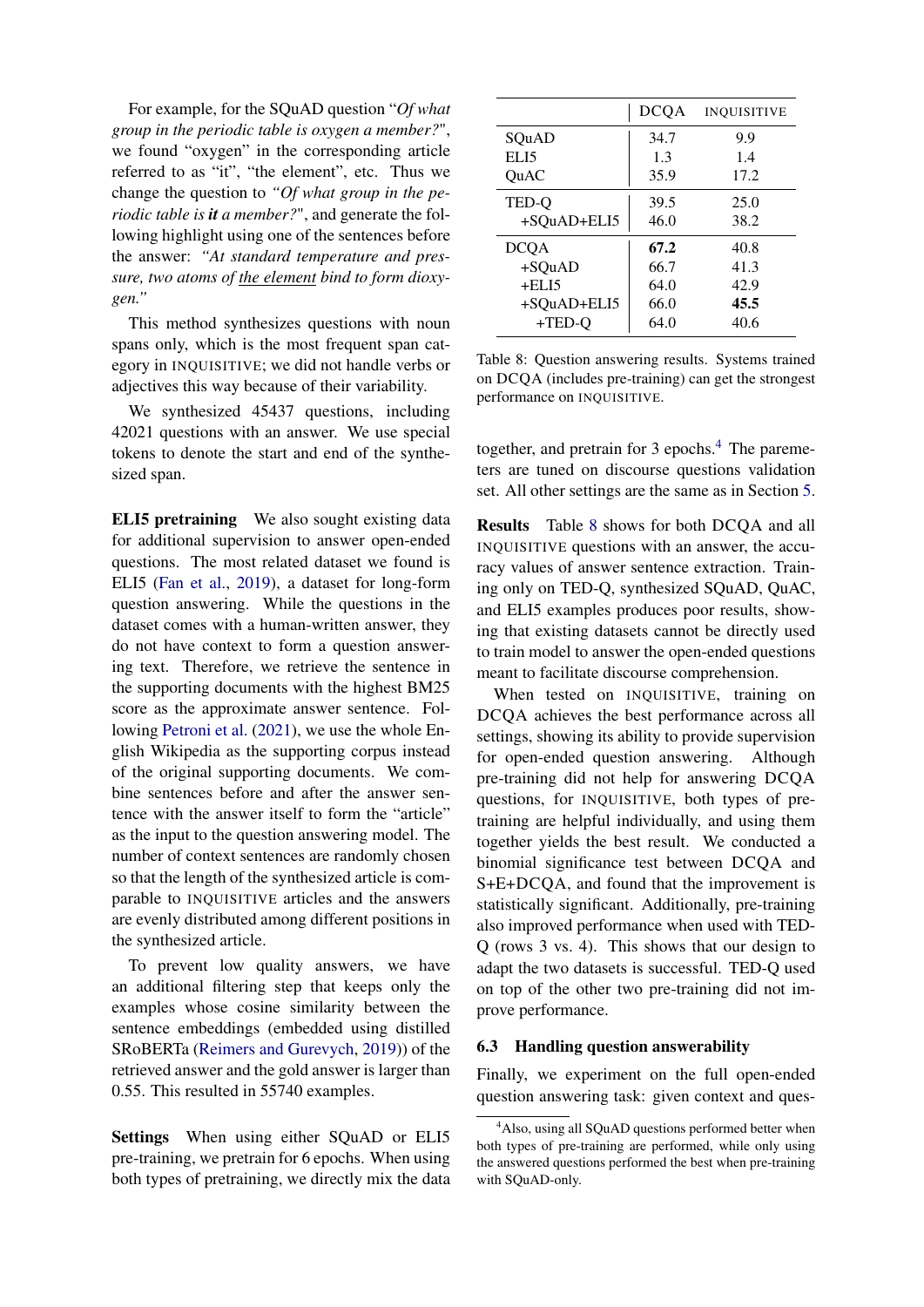|    |               | System   DCQA S+E+DCQA S+E+TED |       |
|----|---------------|--------------------------------|-------|
| F1 | $0.260$ 0.358 |                                | 0.242 |

<span id="page-11-6"></span>Table 9: Pipeline system question answering results

tion, answer the question only if there is an answer to be found in the article.

While DCQA does not come with unanswerable questions, we generate them by truncating parts of the articles that contain answers.<sup>[5](#page-11-5)</sup> Specifically, we truncate each article in the training set of DCQA to the first 12 sentences, and label questions with answers after sentence 12 as unanswered. Using this data, we train a model to predict whether a question is answerable given the text, following the setup of models in Sections [5](#page-7-0) and [6.2.](#page-9-3) We then combine this model with models in Section [6.2](#page-9-3) into a pipeline: first predict whether an answer exists, then provide the answer.

For the full task, we split the collected INQUISI-TIVE answers into a validation (223 examples) and test (496 examples) sets. We adjust the threshold of predicting on the validation set of discourse questions.

Results show that the model could predict if there is an answer correctly 84% of the time on the synthetic discourse questions test set, but only 67% of the time when tested on INQUISITIVE. In both datasets, about 59% of the questions are answered. This shows that although our way of generating synthetic data is useful, answerability prediction is challenging.

We report the result of the pipeline system in Table [9,](#page-11-6) applying first our answerability model, then the corresponding question answering model. We use F1 score of correctly predicted questions following [Rajpurkar et al.](#page-13-1) [\(2018\)](#page-13-1). If the model predicts no answer, we treat it as not making a prediction when calculating the F1 score.

While DCQA and pre-training is useful, the numbers clearly shows that a full open-ended question answering system, that includes answerability prediction, is an extremely challenging task. Answerability prediction presents a bottleneck here, and we leave for future work to design better stratagies and models.

# 7 Conclusion

We present DCQA that connects pieces in a document via open-ended questions and full-sentence answers. DCQA uses a new paradigm that regards the main purpose of a new sentence as an answer to a free-form question evoked earlier in the context. We show that this paradigm provides both discourse and semantic links across sentences. We show that DCQA provides valuable supervision for open-ended question answering for discourse comprehension.

# Acknowledgements

This work was supported by NSF Grant IIS-1850153. We also acknowledge the Texas Advanced Computing Center (TACC) at UT Austin for providing the computational resources.

## **References**

- <span id="page-11-2"></span>Iz Beltagy, Matthew E. Peters, and Arman Cohan. 2020. Longformer: The long-document transformer. *arXiv:2004.05150*.
- <span id="page-11-1"></span>Shuyang Cao and Lu Wang. 2021. Controllable open-ended question generation with a new question type ontology. In *Proceedings of the 59th Annual Meeting of the Association for Computational Linguistics and the 11th International Joint Conference on Natural Language Processing (Volume 1: Long Papers)*, pages 6424–6439.
- <span id="page-11-4"></span>Eunsol Choi, He He, Mohit Iyyer, Mark Yatskar, Wen tau Yih, Yejin Choi, Percy Liang, and Luke Zettlemoyer. 2018. QuAC: Question answering in context. In *Proceedings of the 2018 Conference on Empirical Methods in Natural Language Processing*, pages 2174–2184.
- <span id="page-11-3"></span>Prafulla Kumar Choubey, Aaron Lee, Ruihong Huang, and Lu Wang. 2020. Discourse as a function of event: Profiling discourse structure in news articles around the main event. In *Proceedings of the 58th Annual Meeting of the Association for Computational Linguistics*, pages 5374–5386.
- <span id="page-11-0"></span>Kordula De Kuthy, Nils Reiter, and Arndt Riester. 2018. Qud-based annotation of discourse structure and information structure: Tool and evaluation. In *Proceedings of the Eleventh Interna-*

<span id="page-11-5"></span><sup>5</sup>While we could in theory simply "take out" the answer sentence, it would leave the text incoherent and unnatural.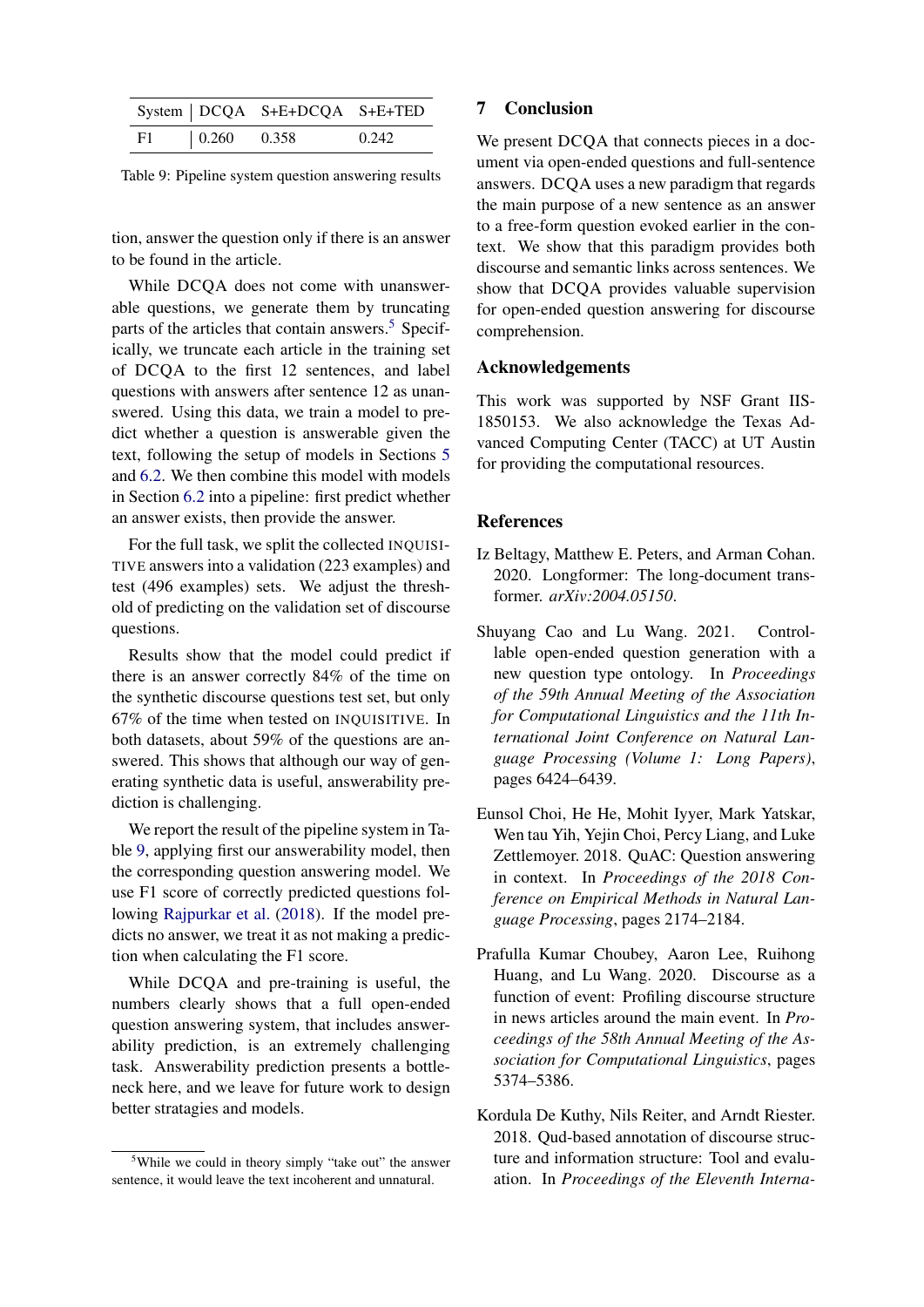*tional Conference on Language Resources and Evaluation (LREC 2018)*.

- <span id="page-12-12"></span>Jacob Devlin, Ming-Wei Chang, Kenton Lee, and Kristina Toutanova. 2019. Bert: Pre-training of deep bidirectional transformers for language understanding. In *Proceedings of the 2019 Conference of the North American Chapter of the Association for Computational Linguistics: Human Language Technologies, Volume 1 (Long and Short Papers)*, pages 4171–4186.
- <span id="page-12-0"></span>Jesse Dunietz, Greg Burnham, Akash Bharadwaj, Owen Rambow, Jennifer Chu-Carroll, and Dave Ferrucci. 2020. To test machine comprehension, start by defining comprehension. In *Proceedings of the 58th Annual Meeting of the Association for Computational Linguistics*, pages 7839–7859.
- <span id="page-12-10"></span>Angela Fan, Yacine Jernite, Ethan Perez, David Grangier, Jason Weston, and Michael Auli. 2019. ELI5: Long form question answering. In *Proceedings of the 57th Annual Meeting of the Association for Computational Linguistics*, pages 3558–3567.
- <span id="page-12-14"></span>Matt Gardner, Joel Grus, Mark Neumann, Oyvind Tafjord, Pradeep Dasigi, Nelson F Liu, Matthew Peters, Michael Schmitz, and Luke Zettlemoyer. 2018. Allennlp: A deep semantic natural language processing platform. In *Proceedings of Workshop for NLP Open Source Software (NLP-OSS)*, pages 1–6.
- <span id="page-12-4"></span>Arthur C Graesser, Natalie Person, and John Huber. 1992. Mechanisms that generate questions. *Questions and information systems*, 2:167–187.
- <span id="page-12-9"></span>Donna Harman and Mark Liberman. 1993. TIP-STER Complete LDC93T3A. *Linguistic Data Consortium*.
- <span id="page-12-3"></span>Jerry R Hobbs. 1985. On the coherence and structure of discourse.
- <span id="page-12-13"></span>Diederik P. Kingma and Jimmy Ba. 2015. Adam: A method for stochastic optimization. In *Proceedings of the 3rd International Conference for Learning Representations*.
- <span id="page-12-1"></span>Wei-Jen Ko, Te-yuan Chen, Yiyan Huang, Greg Durrett, and Junyi Jessy Li. 2020. Inquisitive question generation for high level text comprehension. In *Proceedings of the 2020 Con-*

*ference on Empirical Methods in Natural Language Processing (EMNLP)*, pages 6544–6555.

- <span id="page-12-11"></span>Kalpesh Krishna, Aurko Roy, and Mohit Iyyer. 2021. Hurdles to progress in long-form question answering. In *Proceedings of the 2021 Conference of the North American Chapter of the Association for Computational Linguistics: Human Language Technologies*, pages 4940– 4957.
- <span id="page-12-2"></span>Tom Kwiatkowski, Jennimaria Palomaki, Olivia Redfield, Michael Collins, Ankur Parikh, Chris Alberti, Danielle Epstein, Illia Polosukhin, Matthew Kelcey, Jacob Devlin, Kenton Lee, Kristina N. Toutanova, Llion Jones, Ming-Wei Chang, Andrew Dai, Jakob Uszkoreit, Quoc Le, and Slav Petrov. 2019. Natural questions: a benchmark for question answering research. *Transactions of the Association for Computational Linguistics*, 7:453–466.
- <span id="page-12-6"></span>Alex Lascarides and Nicholas Asher. 2008. Segmented discourse representation theory: Dynamic semantics with discourse structure. In *Computing meaning*, pages 87–124. Springer.
- <span id="page-12-5"></span>William C Mann and Sandra A Thompson. 1988. Rhetorical structure theory: Toward a functional theory of text organization. *Textinterdisciplinary Journal for the Study of Discourse*, 8(3):243–281.
- <span id="page-12-8"></span>Mitch Marcus, Beatrice Santorini, and Mary Ann Marcinkiewicz. 1993. Building a large annotated corpus of English: The Penn Treebank. *Computational Linguistics*, 19(2):313–330.
- <span id="page-12-15"></span>Fabio Petroni, Aleksandra Piktus, Angela Fan, Patrick Lewis, Majid Yazdani, Nicola De Cao, James Thorne, Yacine Jernite, Vassilis Plachouras, Tim Rocktäschel, and Sebastian Riedel. 2021. KILT: a benchmark for knowledge intensive language tasks. In *Proceedings of the 2021 Conference of the North American Chapter of the Association for Computational Linguistics: Human Language Technologies*, pages 2523–2544.
- <span id="page-12-7"></span>Rashmi Prasad, Nikhil Dinesh, Alan Lee, Eleni Miltsakaki, Livio Robaldo, Aravind K Joshi, and Bonnie L Webber. 2008. The Penn Discourse TreeBank 2.0. In *Language Resources and Evaluation Conference*.